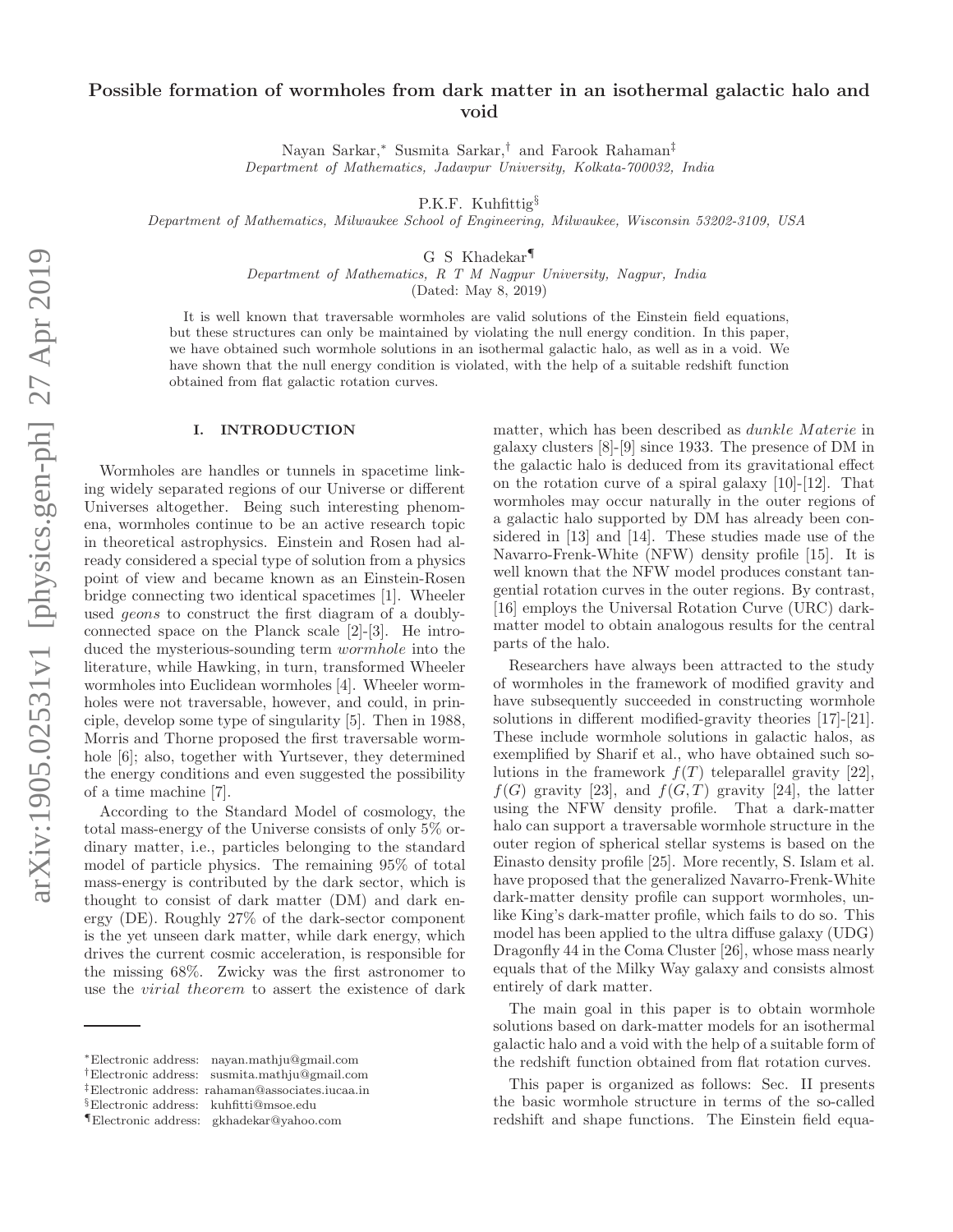tions for the static, spherically symmetric line element are expressed in terms of these functions. One form of the redshift function, obtained from the flat galactic rotation curves, is presented in Sec. III. In Sec. IV and Sec. V we present the wormhole solutions corresponding to the isothermal density profile and the density profile of the void, respectively. Sec. VI discusses the junction to an external vacuum solution. Finally, in Sec. VII we summarize the results.

# II. WORMHOLE STRUCTURE AND THE EINSTEIN FIELD EQUATIONS

First we recall that a Morris-Thorne traversable wormhole spacetime is represented by a static and spherically symmetric line element in Schwarzschild co-ordinates  $(t,$  $r, \theta, \phi$ <sup>[6]</sup>:

$$
ds^{2} = -e^{2f(r)}dt^{2} + \left(1 - \frac{b(r)}{r}\right)^{-1} dr^{2} + r^{2} (d\theta^{2} + \sin^{2}\theta d\phi^{2}),
$$
\n(1)

where  $f = f(r)$  is the *redshift function*, which must be everywhere finite to prevent an event horizon, and  $b = b(r)$  is the *shape function* since it helps determine the spatial shape of the wormhole. The minimum radius  $r = r_s$  in the metric coefficient  $g_{rr}$  is the radius of the throat of the wormhole, where  $b(r_s) = r_s$ . The shape function must satisfy the following conditions:  $b(r) < r$ for  $r > r_s$  and  $b'(r_s) < 1$ , called the *flare-out condition*. Finally, we require that  $b(r)/r \to 0$  as  $r \to \infty$ .

Next, we recall the Einstein field equations

$$
R_{\mu\nu} - \frac{1}{2}R \ g_{\mu\nu} = 8\pi T_{\mu\nu},\tag{2}
$$

where  $R_{\mu\nu}$ ,  $g_{\mu\nu}$ ,  $T_{\mu\nu}$ , and R are the Ricci tensor, metric tensor, stress energy tensor, and Ricci scalar, respectively. Generally, dark matter is represented by the anisotropic energy momentum tensor

$$
T_{\mu\nu} = (\rho + p_t)U_{\mu}U_{\nu} - p_t g_{\mu\nu} + (p_r - p_t)\chi_{\mu}\chi_{\nu}, \qquad (3)
$$

where  $U^{\mu}U_{\mu} = -\chi^{\mu}\chi_{\mu} = 1$ ,  $U^{\mu}\chi_{\mu} = 0$ ;  $\rho$ ,  $p_r$ , and  $p_t$ are the energy density, radial pressure, and transverse pressure, respectively.

The Einstein field equations (2) now take on the following form for the metric (1) along with the energy momentum tensor (3):

$$
8\pi\rho = \frac{b'(r)}{r^2},\tag{4}
$$

$$
8\pi p_r \ = \ \left(1 - \frac{b(r)}{r}\right) \left(\frac{1}{r^2} + \frac{2f'(r)}{r}\right) - \frac{1}{r^2},\tag{5}
$$

$$
8\pi p_t = \left(1 - \frac{b(r)}{r}\right) f''(r) + \left(1 - \frac{b(r)}{r}\right) f'^2(r) + \frac{1}{2} \left(\frac{b(r)}{r^2} - \frac{b'(r)}{r}\right) f'(r) + \frac{1}{r} \left(1 - \frac{b(r)}{r}\right) f'(r) + \frac{1}{2r} \left(\frac{b(r)}{r^2} - \frac{b'(r)}{r}\right),
$$
(6)

where *'* stands for  $\frac{d}{dr}$ .



FIG. 1: The shape function is plotted with respect to the radial coordinate r corresponding to  $r_0 = 9.11$  kpc,  $r_s = 1.5$ kpc, and  $\rho_0 = 0.00008$ .

# III. THE REDSHIFT FUNCTION FROM FLAT ROTATION CURVES

For the circular stable geodesic motion in the equatorial plane the tangential velocity can be obtained from the flat rotation curve [27]; it is given by

$$
(v^{\phi})^2 = rf'
$$
\n<sup>(7)</sup>

and fits the flat rotation curve for dark matter (DM). It is proposed by Rahaman et al.[13, 16] that the observed rotation curve profile in the dark-matter region is given by

$$
v^{\phi} = \beta r e^{-kr} + \gamma [1 - e^{-jr}], \qquad (8)
$$

where  $\gamma$ ,  $\delta$ ,  $k$ , and  $j$  are positive parameters. Using Eq. (8) in Eq. (7), yields the redshift function

$$
f = \gamma^2 [\ln(r) + 2E(1,jr) - E(1,2jr)] + D
$$

$$
-\frac{\beta^2 e^{-2kr}}{2k} \left[ r + \frac{1}{2k} \right] - 2\beta \gamma e^{-kr} \left[ \frac{1}{k} - \frac{1e^{-jr}}{(k+j)} \right],
$$

$$
(9)
$$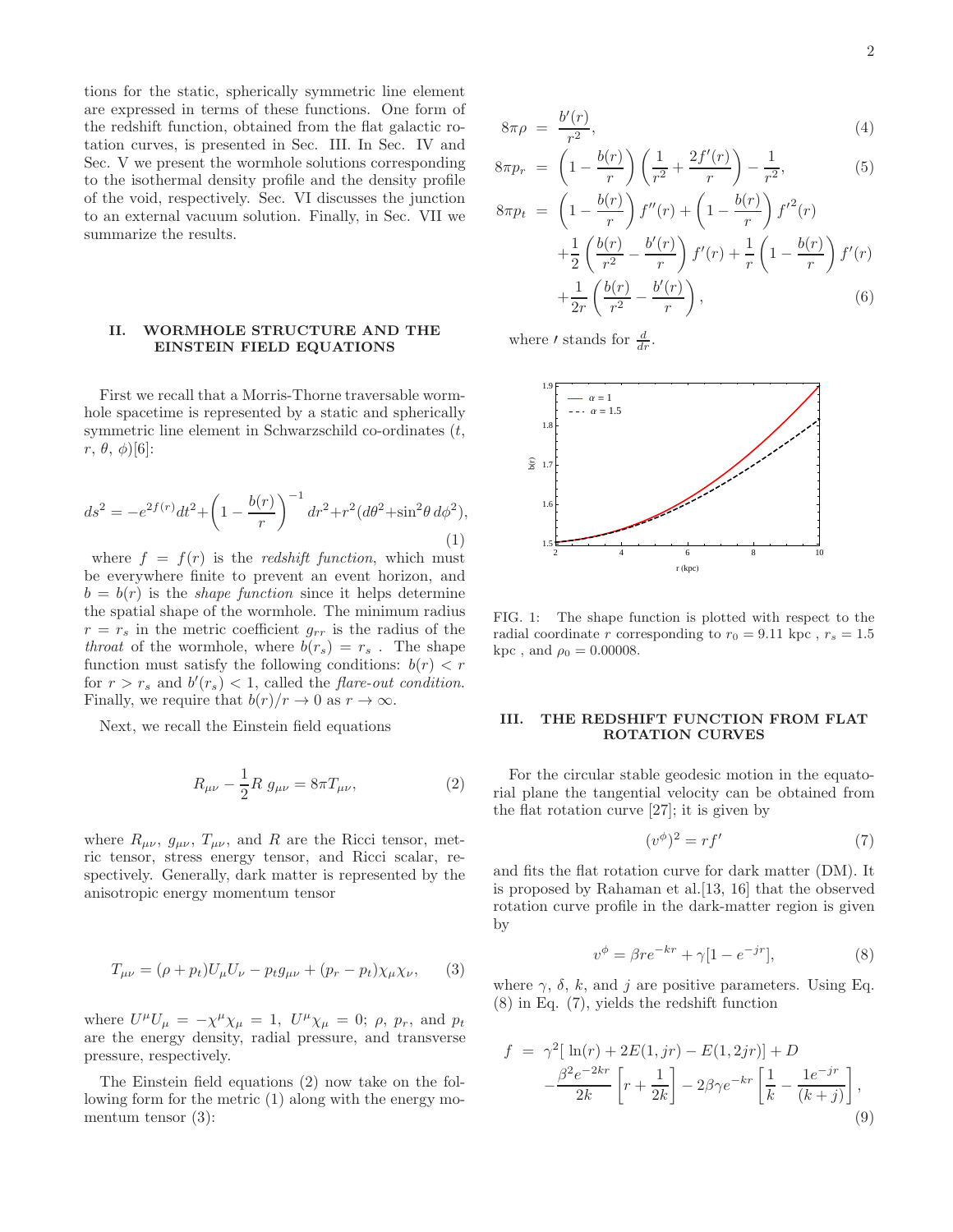

FIG. 2: The function  $\frac{b(r)}{r}$  is plotted with respect to the radial coordinate r corresponding to  $r_0 = 9.11$  kpc,  $r_s = 1.5$  kpc, and  $\rho_0 = 0.00008$ .

where D is an integration constant and  $E(n, x)$  is known as the exponential integral function, defined as

$$
E(n,x) = E_n(x) = \int_0^1 e^{-\frac{x}{\eta}} \eta^{n-2} d\eta,
$$
 (10)

where  $n = 0, 1, 2, \cdots$  and  $x > 0$ .

Next, we will use this redshift function to solve the Einstein field equations corresponding to two DM density profiles, the isothermal galactic halo and the void.



FIG. 3: The function  $\frac{db(r)}{dr}$  is plotted with respect to the radial coordinate r corresponding to  $r_0 = 9.11$  kpc,  $r_s = 1.5$  kpc, and  $\rho_0 = 0.00008$ .

#### IV. A WORMHOLE IN THE GALACTIC HALO

Let us consider the pseudo-isothermal density profile of the galactic halo

$$
\rho(r) = \rho_0 \left[ 1 + \left(\frac{r}{r_0}\right)^2 \right]^{-\alpha},\tag{11}
$$

where  $\rho_0$  and  $r_0$  are the central density and core radius of the galactic halo, respectively, and  $\alpha$  is a positive constant. The given density profile for dark matter was first

proposed by Kent[28] in 1986 for  $\alpha = 1$  and then extended in 2008 by M. Spano et al. to  $\alpha = 1.5[29]$ . Accordingly, these two density profiles will be employed in our study.

The exact behavior of this density function is shown in Fig. 4; it is monotonically decreasing, as expected.



FIG. 4: The energy density is plotted with respect to the radial coordinate r corresponding to  $r_0 = 9.11$  kpc,  $r_s = 1.5$ kpc, and  $\rho_0 = 0.00008$ .

After employing the above density profile (11) in Eq. (4) we obtain the shape function

$$
b(r) = \frac{8\pi\rho_0 r^3}{3}F(r) + C,\tag{12}
$$

where C is an integration constant and

$$
F(r) = 2F_1 \left[ \frac{3}{2}, \alpha, \frac{5}{2}, -\left(\frac{r}{r_0}\right)^2 \right];
$$
 (13)

 $2F_1$  is the usual hypergeometric function defined as

$$
{}_2F_1(a, b; c; y) = \sum_{i=0}^{\infty} \frac{(a)_i(b)_i}{(c)_i} \frac{y^i}{i!}.
$$
 (14)

Here  $(x)_n$  is the Pochhammer symbol, given by

$$
(x)_i = \begin{cases} 1 & \text{for } i = 0\\ x(x+1)...(x+i-1) & \text{for } i > 0. \end{cases}
$$
 (15)

Using the condition  $b(r_s) = r_s$ , we obtain the value of C:

$$
C = r_s - \frac{8\pi\rho_0 r_s^3}{3} F(r_s),
$$
\n(16)

where  $r_s$  is the throat radius of the wormhole. So the shape function becomes

$$
b(r) = \frac{8\pi\rho_0}{3} \left[ r^3 F(r) - r_s^3 F(r_s) \right] + r_s. \tag{17}
$$

The check on the required conditions for the shape function was explored graphically. Fig. 1 shows the increasing behavior. The shape function is less than the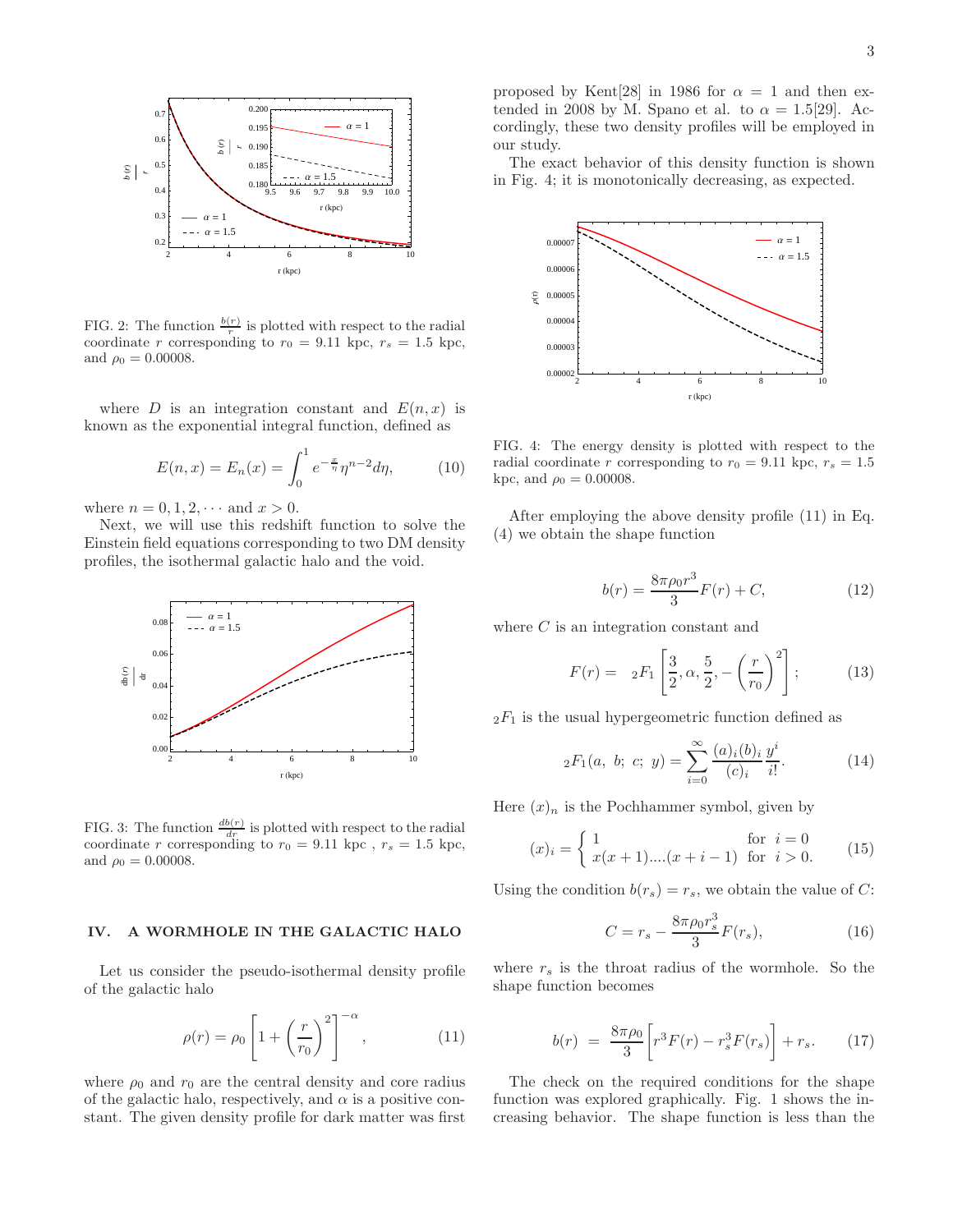

FIG. 5: Variation of the null energy condition with respect to the radial coordinate r corresponding to  $r_0 = 9.11$  kpc,  $j = k = 1, \beta = 0.001, \gamma = 0.1, r_s = 1.5$  kpc, and  $\rho_0 = 0.00008$ .

radial coordinate r for  $r > r_s$ , the throat radius  $r_s = 1.5$ kpc, as can be seen from Fig. 2. Fig. 3 shows that the flare-out condition is satisfied by our shape function.

Using Eqs.  $(9)$  and  $(17)$  in Eq.  $(5)$ , we get the expression for the radial pressure,

$$
p_r(r) = \frac{1}{24\pi kr^3} \left[ kp_{r_1} + 2\beta e^{-2(j+k)r} p_{r_2} p_{r_3} \right],
$$
\n(18)

where

$$
p_{r_1} = 3r_s + 8\pi \rho_0 \left[ r^3 F(r) - r_s^3 F(r_s) \right],
$$
  
\n
$$
p_{r_2} = k\beta e^{2kr} \left( 1 + e^{2jr} - 2e^{jr} \right) - 2k\gamma r e^{jr} e^{kr} - r e^{2jr} (kr\beta - \beta - 4k\gamma),
$$
  
\n
$$
p_{r_3} = 3r - p_{r_1}.
$$
\n(19)

Now recall that the violation of null energy condition is one of the essential conditions for the existence of a wormhole. It is showed in Fig. 5 that the null energy condition is violated  $(\rho + p_r < 0)$  and hence the DM within the isothermal galactic halo satisfies the conditions for forming a wormhole.

#### V. A WORMHOLE IN THE VOID

The density profile for the void is given by[30]

$$
\rho(r) = \rho_0 \left(\frac{r}{r_0}\right)^a \exp\left[\left(\frac{r}{r_0}\right)^b - 1\right],\tag{20}
$$

where  $\rho(r)$  is the density enclosed within the void-centric distance r,  $\rho_0$  is the density enclosed within the void effective radius  $r_0$ , and a and b are the best-fitting parameters. From the expression for the density it is obvious that the density within the void is always increasing with increasing radial coordinate  $r$  (Fig. 9). In presenting the model, we will proceed with two pairs of values for a and b.



FIG. 6: The shape function  $b(r)$  is plotted with respect to the radial coordinate r corresponding to  $r_0 = 3.5$  kpc,  $r_s = 1.5$ kpc, and  $\rho_0 = 0.000001$ .



FIG. 7: The function  $\frac{b(r)}{r}$  is plotted with respect to the radial coordinate r corresponding to  $r_0 = 3.5$  kpc and  $r_s = 1.5$  kpc, with  $\rho_0 = 0.000001$ .

# Case-I: For  $a = 1, b = 1$

The void density profile (20)) for  $a = b = 1$  becomes

$$
\rho(r) = \rho_0 \left(\frac{r}{r_0}\right) \exp\left[\left(\frac{r}{r_0}\right) - 1\right].
$$
 (21)

Using Eq.  $(21)$  in Eq.  $(4)$ , we obtain the shape function

$$
b(r) = 8\pi \rho_0 \exp\left(\frac{r}{r_0} - 1\right) \left[6rr_0^2 - 6r_0^3 - 3r^2r_0 + r^3\right] + E,
$$
\n(22)

where E is an integration constant obtained from  $b(r_s)$  =  $r_s$  and is given by  $E = r_s - 8\pi\rho_0 \exp\left[\frac{r_s}{r_0} - 1\right] [6r_s r_0^2 6r_0^3 - 3r_s^2r_0 + r_s^3$ , where  $r_s$  is the throat radius of the wormhole. Therefore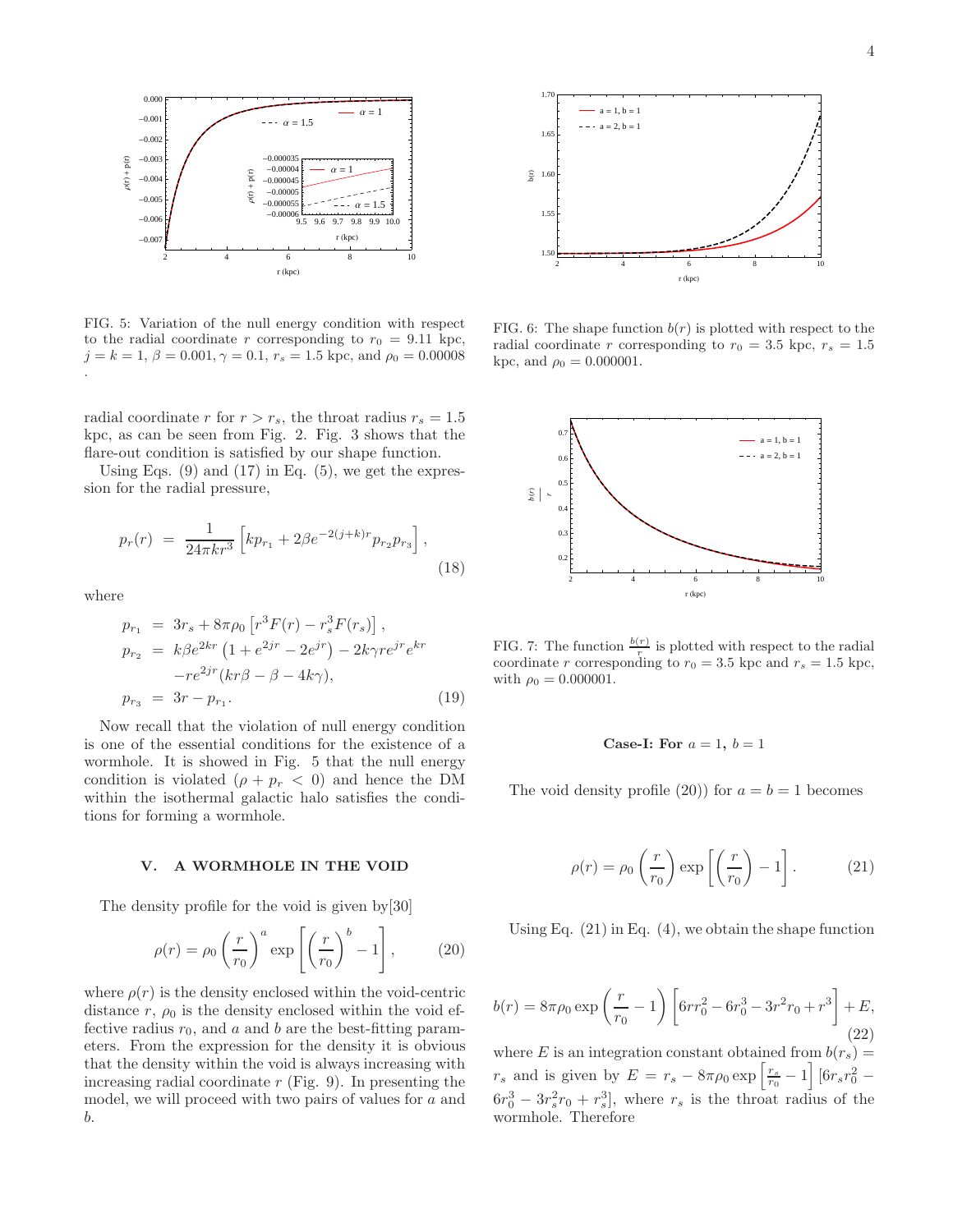$$
b(r) = 8\pi\rho_0 \left[ \exp\left(\frac{r}{r_0} - 1\right) \left[6rr_0 - 6r_0^3 - 3r^2r_0 + r^3\right] - \exp\left(\frac{r_s}{r_0} - 1\right) \left[6r_s r_0^2 - 6r_0^3 - 3r_s^2 r_0 + r_s^3\right] \right] + r_s.
$$
\n(23)

Using Eqs.  $(9)$  and  $(23)$  in Eq.  $(5)$ , we obtain

$$
p_r = \frac{1}{8\pi kr^3} \left[ 2e^{-1-2(j+k)r} \beta p_{r_3} \left( e(r - r_0) - 8\pi \rho_0 p_{r_4} \right) + e^{\frac{r_s}{r_0}} \left( r_s^3 - 3r_s^2 r_0 + 6r_s r_0^2 - 6r_0^3 \right) \right)
$$

$$
+ k8\pi \rho_0 \left( e^{\frac{r_s}{r_0} - 1} \left( r_s^3 - 3r_s^2 r_0 + 6r_s r_0^2 - 6r_0^3 \right) - e^{-1} p_{r_4} \right) - r_s \right], \tag{24}
$$

where

$$
p_{r_3} = k\beta e^{2kr} \left[ 1 + e^{2jr} - 2e^{jr} \right] - r e^{jr} \left[ 2k\gamma e^{kr} - e^{jr} \right]
$$

$$
\times \{ (kr - 1)\beta - 4k\beta \} \bigg],
$$

$$
p_{r_4} = e^{\frac{r}{r_0}} (r^3 - 3r^2 r_0 + 6r r_0^2 - 6r_0^3).
$$
(25)

# Case-II: For  $a = 2$ ,  $b = 1$

Here we consider another pair of values of  $a$  and  $b$ , namely  $a = 2$  and  $b = 1$ . The density profile (20) becomes

$$
\rho(r) = \rho_0 \left(\frac{r}{r_0}\right)^2 \exp\left[\left(\frac{r}{r_0}\right) - 1\right].
$$
 (26)

Applying a similar technique, we obtain the following expressions for the shape function and radial pressure, respectively:

$$
b(r) = \frac{8\pi\rho_0}{r_0} \left[ \exp\left(\frac{r}{r_0} - 1\right) \left[24r_0^4 - 24rr_0^3 + 12r^2r_0^2 -4r^3r_0 + r^4\right] - \exp\left(\frac{r_s}{r_0} - 1\right) \left[24r_0^4 - 24r_sr_0^3 +12r_s^2r_0^2 - 4r_s^3r_0 + r_s^4\right] \right] + r_s,
$$
 (27)

$$
p_r = \frac{1}{8\pi kr_0 r^3} \left[ 2e^{-1-2(j+k)r} \beta p_{r_3} \left( er_0(r - r_0) - 8\pi \rho_0 p_{r_5} \right) + e^{\frac{r_s}{r_0}} \left( 24r_0^4 - 24r_s r_0^3 + 12r_s^2 r_0^2 - 4r_s^3 r_0 + r_s^4 \right) \right)
$$

$$
-k8\pi \rho_0 \left( e^{-1} p_{r_5} - e^{\frac{r_s}{r_0} - 1} \left( 24r_0^4 - 24r_s r_0^3 + 12r_s^2 r_0^2 \right) - 4r_s^3 r_0 + r_s^4 \right) \right) - r_s \bigg],
$$
(28)



FIG. 8: The function  $\frac{db(r)}{dr}$  is plotted with respect to the radial coordinate r corresponding to  $r_0 = 3.5$  kpc and  $r_s = 1.5$  kpc, with  $\rho_0 = 0.000001$ 

where

$$
p_{r_5} = e^{\frac{r}{r_0}} (24r_0^4 - 24rr_0^3 + 12r^2r_0^2 - 4r^3r_0 + r^4) . (29)
$$

The check on the required conditions for the shape function was once again explored graphically in Figs. 6-8.



FIG. 9: Variation of the energy density with respect to the radial coordinate r corresponding to  $r_0 = 3.5$  kpc and  $r_s = 1.5$ kpc, with  $\rho_0 = 0.000001$ .



FIG. 10: Variation of the null energy condition with respect to the radial coordinate r corresponding to  $r_0 = 3.5$  kpc,  $j =$  $k = 1, \beta = 0.001, \gamma = 0.1, r_s = 1.5$  kpc, and  $\rho_0 = 0.000001$ .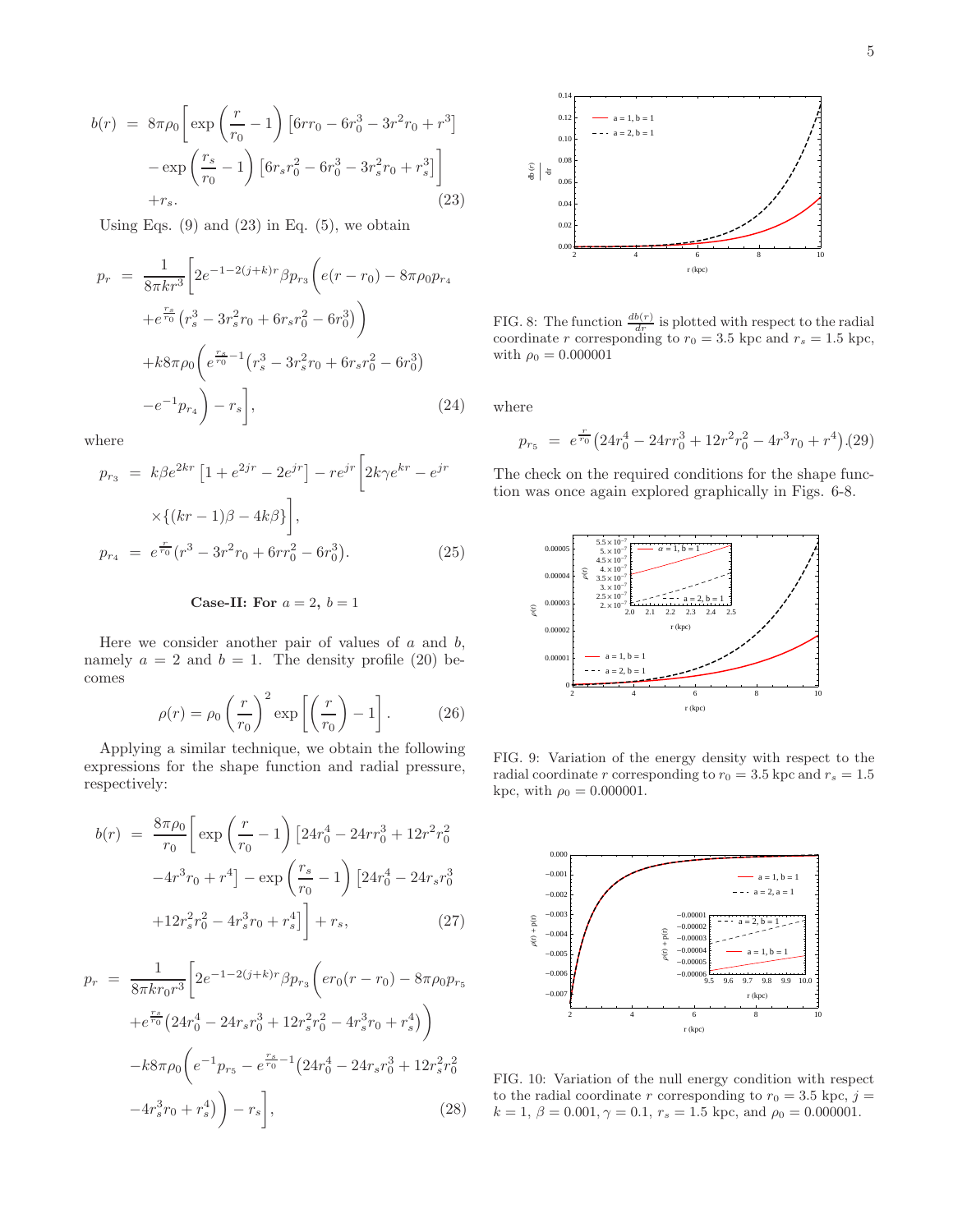The null energy condition is violated  $(\rho + p_r < 0)$  by our solution of the Einstein field equations corresponding to the density profile of the void, shown in Fig. 10, thereby satisfying the conditions required for the formation of a wormhole.

# VI. JUNCTION TO AN EXTERNAL VACUUM **SOLUTION**

As we have seen,  $b(r)/r \to 0$  as  $r \to \infty$ , but  $e^{2f(r)}$ does not approach unity, so that the wormhole spacetime described in line element (1) is not asymptotically flat. The wormhole material must therefore be cut off at some  $r_1 > r_s$  and joined to an external vacuum solution. Consider the Schwarzschild line element

$$
ds^{2} = -\left(1 - \frac{2M}{r}\right)dt^{2} + \left(1 - \frac{2M}{r}\right)^{-1}dr^{2} + r^{2}(d\theta^{2} + \sin^{2}\theta d\phi^{2}), \quad (30)
$$

where  $M$  is the mass of the wormhole. It follows directly that  $\frac{1}{2}b(r_1) = M$ . Next, for the redshift function, Eq.  $(9)$ , we have to choose the arbitrary constant D in such a way that  $f(r_1) = \frac{1}{2} \ln(1 - 2M/r_1)$ . Since D is an additive constant, we simply let  $r = r_1$  on the right-hand side of Eq. (9), replace the left-hand side by  $\frac{1}{2} \ln (1 - b(r_1)/r_1)$ , and solve for D. Then the line element becomes

$$
ds^{2} = -e^{2f(r)}dt^{2} + \left(1 - \frac{b(r)}{r}\right)^{-1}dr^{2} + r^{2}(d\theta^{2} + \sin^{2}\theta \, d\phi^{2}), \quad \text{for} \quad r < r_{1} \quad (31)
$$

and

$$
ds^{2} = -\left(1 - \frac{b(r_{1})}{r}\right)dt^{2} + \left(1 - \frac{b(r_{1})}{r}\right)^{-1}dr^{2} + r^{2}(d\theta^{2} + \sin^{2}\theta \, d\phi^{2}), \quad \text{for} \quad r \geq r_{1}. \quad (32)
$$

#### VII. RESULTS AND DISCUSSION

The possible existence and detection of wormholes in the galactic halo has already been discussed by means of the NFW density profile and the Universal Rotation Curve. This paper uses two observationally motivated density profiles, the isothermal density profile

$$
\rho(r) = \rho_0 \left[ 1 + \left(\frac{r}{r_0}\right)^2 \right]^{-\alpha} \tag{33}
$$

and the density profile for the void,

$$
\rho(r) = \rho_0 \left(\frac{r}{r_0}\right)^a \exp\left[\left(\frac{r}{r_0}\right)^b - 1\right].
$$
 (34)

The density profiles are shown in Figs. 4 and 9, respectively. To obtain the wormhole solutions, we have determined a redshift function from the flat rotation curves in the dark-matter region proposed by Rahaman, et al. The corresponding shape functions satisfy all the conditions for a traversable wormhole, as shown in Figs. 1-3 and Figs. 6-8, respectively. Figs. 5 and 10 show that the null energy condition is violated for the respective models. So it seems entirely possible for naturally occurring wormholes to exist in both an isothermal galactic halo and in a void.

#### Acknowledgement

Farook Rahaman would like to thank the authorities of the Inter-University Centre for Astronomy and Astrophysics, Pune, India, for providing research facilities. Nayan Sarkar and Susmita Sarkar are grateful to CSIR (Grant No.: 09/096(0863)/2016-EMR-I.) and UGC (Grant No.: 1162/(sc)(CSIR-UGC NET, DEC 2016)), Govt. of India, for financial support, respectively. G S Khadekar is also thankful to DST FIST PRO-GRAMME AND UGC SAP PROGRAMME for financial support.

- [1] A. Einstein, N. Rosen, Phys. Rev. 48, 73 (1935)
- [2] J. A. Wheeler, *Phys. Rev.* **97**, 511 (1955)
- [3] J. A. Wheeler, Geometrodynamics, (Academic Press, New York, 1962)
- [4] S. W. Hawking, Phys. Rev. D 37, 904 (1988)
- [5] R. P. Geroch, J. Math. Phys 8, 782 (1967)
- [6] M. S. Morris, K. S. Thorne, Am. J. Phys. **56**, 395 (1988)
- [7] M. S. Morris, K. S. Thorne, U. Yurtsever, Phys. Rev. Lett. **61**, 1446 (1988)
- [8] F. Zwicky,Helvetica Physica Acta. 6, 110 (1933)
- [9] F. Zwicky,Astrophysical Journal 86, 217 (1937)
- [10] F. Rahaman, M. Kalam, A. DeBenedictis, A. Usmani, S. Ray, MNRAS 389, 27 (2008).
- [11] K. K. Nandi, A.I. Filippov, F. Rahaman et al., MNRAS 399, 2079 (2009).
- [12] T. Faber, M. Visser, *MNRAS* **372**, 136 (2006).
- [13] F. Rahaman, P.K.F. Kuhfitting, S. Ray, N. Islam, Eur. Phys. J. C 74, 2750 (2014).
- [14] P.K.F. Kuhfittig, Eur. Phys. J. C 74, 2818 (2014).
- [15] J.F. Navarro, C.S. Frenk, S.D.M. White, Astrophys. J.